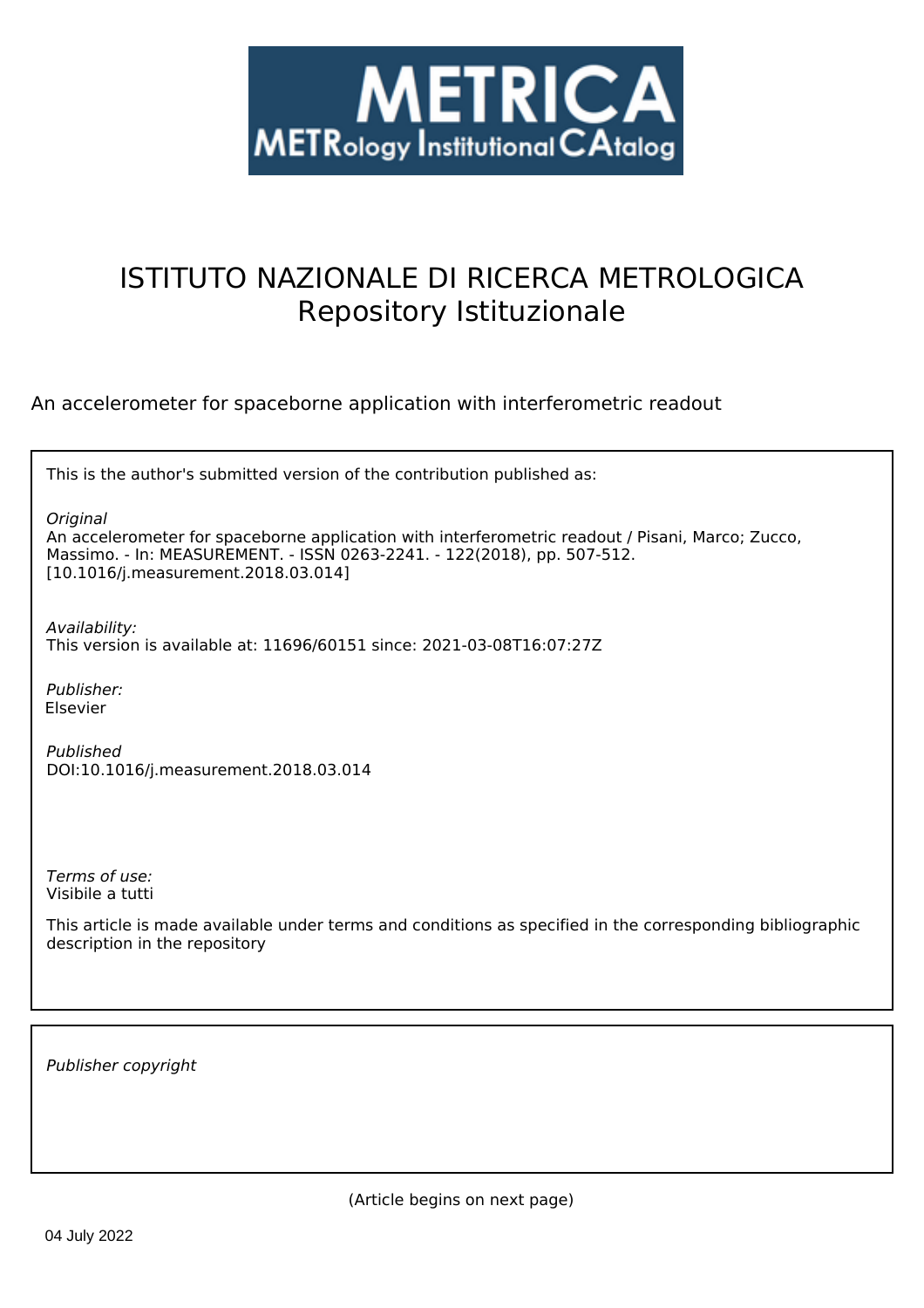# An accelerometer for spaceborne application with interferometric readout

Marco Pisani\* and Massimo Zucco\* Istituto Nazionale di Ricerca Metrologica INRIM Torino, Italy m.pisani@inrim.it, m.zucco@inrim.it

\*These authors contributed equally to this work.

*Abstract***—Accelerometers for space applications are typically based on a capacitive readout. Here we present the design of an accelerometer based on a classical mass spring mechanical system with an interferometric readout. The heterodyne interferometer is completely fiber based with a 1064 nm diode laser source and has a subpicometer resolution at 1 Hz. We present and discuss the design and the characterization of the interferometer, the foreseen performances of the whole accelerometer and the characterization strategies of the same.**

#### *Keywords—Laser interferometer, accelerometer*

# I. INTRODUCTION

Acceleration measurements are needed to various levels of sensitivity for almost all space missions in the fields of fundamental physics, space geodesy, space exploration, as well as on space stations. Acceleration sensors have a "free" (or weakly coupled) test mass inside a cage rigid with the spacecraft, and yield their relative acceleration by reading the relative displacements (linear and angular, if needed) of the test mass with respect to the cage. The accelerations of interest require very low noise readout also at low frequencies. Typically, the displacement measurement is made with a capacitive sensor with a first armature fixed to the cage, the second one being the mass itself, which is made of, or properly coated with metal [1, 2, 3].

Laser interferometers have demonstrated to be able to measure displacements with accuracies to the level of the picometer [4] and their use is foreseen in high-resolution measurement in space [5]. Today's laser sources -such as solid state diode pumped lasers, extended cavity diode lasers or fiber lasers- can be integrated in compact subsystems suitable for space missions. In addition, a plethora of fiber integrated components (mostly coming from telecom industry) allow us to realize compact and robust interferometers which could be used in the next future in place of capacitive sensors.

Laser interferometry readout has two advantages with respect to capacitive readout. In the first place, the laser interferometer output is linear with the gap *D* between the test mass and the cage, while it is known that capacitive sensors readout can be linearized only for very small changes in *D*. Secondly the sensitivity of the interferometer readout is independent on the gap *D*, while in a capacitive sensor it goes as  $1/D$ , which leads to using narrow gaps and therefore to facing the related noise sources (e.g. the noise due to residual pressure is larger for narrower gaps). Furthermore, if low frequency thermo-mechanical drifts (i.e. "real" drifts) are properly taken care of, there is no increase of noise due to the laser interferometer at low frequencies.

We report on the design of an accelerometer equipped with an interferometric readout expressly planned for scientific missions where very small accelerations have to be accurately measured. The interferometer is based on an all-fiber heterodyne at  $\lambda \approx 1064$ nm.

#### II. THE ACCELEROMETER

The accelerometer we have designed to demonstrate the feasibility of the interferometric readout is based on a simple mass spring assembly taken from an accelerometer realized by IAPS-CNR for the GGG experiment. The dual axes accelerometer, called ISA-GGG, was intended to monitor the environmental seismic vibrations of the laboratory and is described in [6]. The mass and the spring are machined from the same aluminum block. The principle of the accelerometer is based on a test mass *m* attached to the cage through the spring with stiffness *k*, cfr Fig 1*.* The spring is in fact a thin vertical foil, which allows the mass to move horizontally while keeping it constrained in the vertical axis, as represented in Fig. 9. A damping coefficient  $\zeta$ , however small, is always present.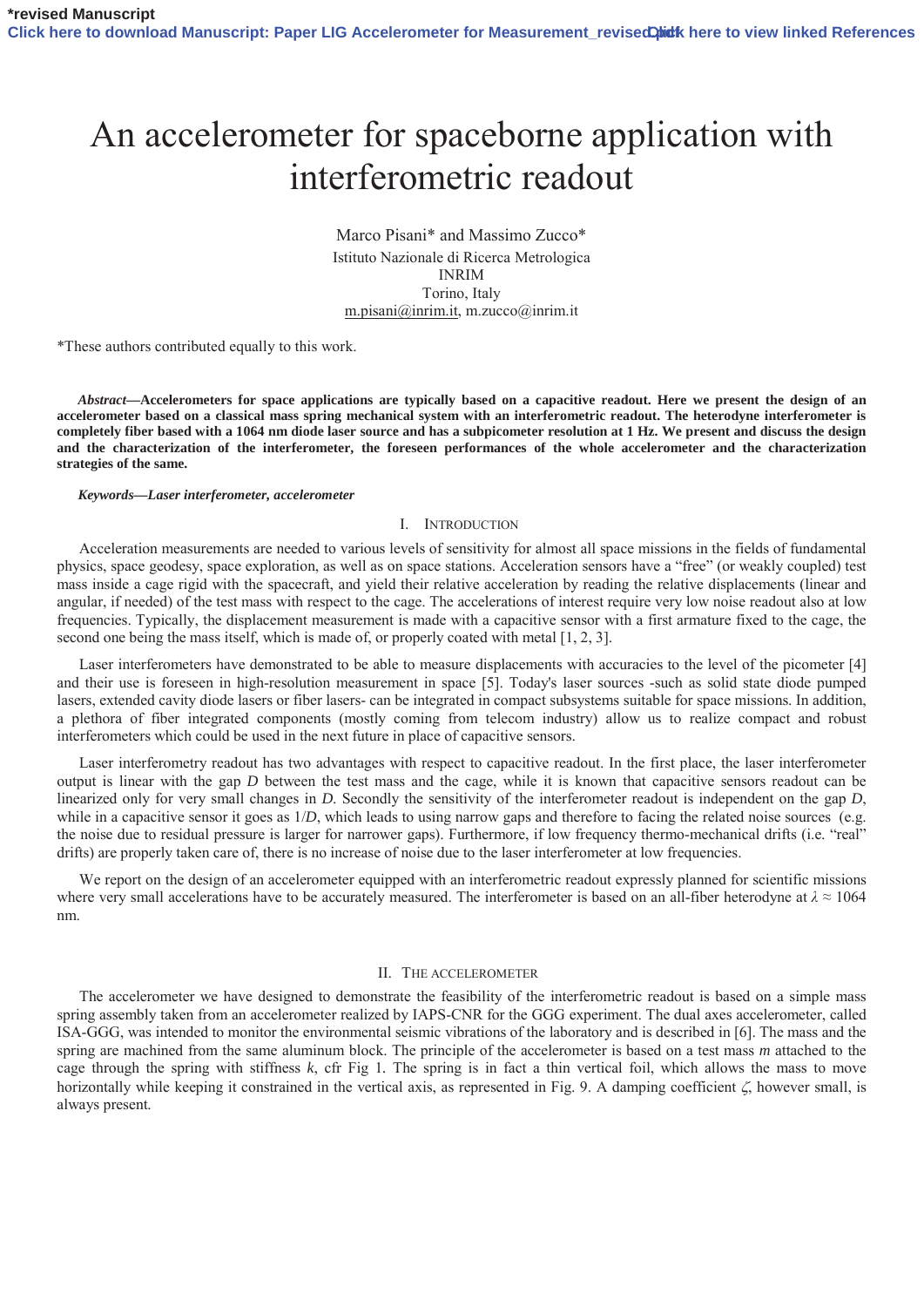The equation of motion of the damped spring is a second order linear differential equation with constant coefficients, where  $ma(t)$  is the force applied to the test mass *m* through the acceleration  $a(t)$ .

$$
m\ddot{x} + k\dot{x} + \zeta x = ma(t) \tag{1}
$$

The resonant frequency is given by  $\omega_o = \sqrt{\frac{k}{m}}$ , which in our case is  $\omega_o = 18.8$  rad/s, or equivalently  $f_0 \approx 3$  Hz. For excitation frequencies below resonance, and for steady state, the displacement  $x$  is given by:

$$
x = \frac{m}{k}a = \frac{a}{\omega_0^2} \tag{2}
$$

The sensitivity *S* of the accelerometer is given by the ratio  $x/a$  giving  $S = \frac{x}{a} = \frac{1}{\omega_0^2}$ , therefore the sensitivity *S* is inversely proportional to the spring constant *k*. This accelerometer ISA-GGG makes use of a pair of electrodes to read the displacement of the mass and a second pair of electrodes to reduce the spring constant *k* (increasing the sensitivity) and to move the mass for calibration purposes. In our sensor, the electrodes for the capacitive readout are not used and the mass and the cage will be modified to host the mirrors of the interferometer. The sensitivity *S* of the accelerometer for high frequency, above the resonant frequency, is independent of the accelerometer parameters and depends only on the angular frequency:

$$
S(\omega) = \frac{1}{\omega^2} \tag{3}
$$



*Fig. 1.* Left: the classical accelerometer with mass spring assembly and capacitive readout of the displacement. The sensitivity in acceleration is limited by the noise limit of the displacement sensor. Right: the same accelerometer equipped where the displacement of the test mass is measured by an interferometric readout system. The noise of the interferometer can be lower than the capacitive sensor, in particular at large distance between the armatures.

The actuator electrodes will be kept operative for their original purpose, i.e. for in flight calibration and/or for reducing the natural resonant frequency. The same mass spring set-up has been adopted for the three ISA accelerometers of the BepiColombo mission.

# III. THE INTERFEROMETER

A schematic diagram of the interferometer readout (here called Laser Interferometry Gauge, LIG) is shown in Fig. 2 where the opto-electronics board contains the readout instrumentation connected through PM fibers to the optical head. The laser source is a continuous-wave high performance Planar-Waveguide External Cavity Diode Laser (PW-ECL) from Redfern Integrated Optics (RIO) working at wavelength  $\lambda = 1064$  nm. The reason we have chosen this wavelength is because is in coincidence with the emission of Nd:YAG lasers, considered as a standard in the space application since it is used in Lisa pathfinder [7], GRACE Follow-on [8]. The low phase noise of the lasers based on PW-ECL showed that they are good candidates for interferometric applications [9]. Consequently, various opto-electronic and optical components have been space qualified and even used in space. In the scheme, the laser output is directly coupled into a PM fiber and is split into two parts, which undergo differential frequency shifts by means of two acousto-optic modulators (AOM) at frequencies  $v_2$  and  $v_1$ . The frequency difference is the heterodyne frequency  $f_{\text{het}} = v_2 - v_1$ . Then the two radiations are sent through PM fibers to the optical head where a classical polarization separation Michelson interferometer is used to measure the relative displacement between the two mirrors M1 and M2. One of the mirrors will be used as a fixed reference and the other will be fixed to the moving test mass. The mirrors can be indifferently flat mirrors or corner cube retroreflectors (CCR). In our preferred realization, the mirror fixed to the test mass will be a CCR in order to guarantee the self-alignment of the interferometer. The reference signal of the heterodyne interferometer is generated by superposing and making interfere the two radiations spilled from the polarization beam splitter PBS before entering in the interferometer. The interfering beam is sent back through the fiber to the detector on the opto-electronic board. Considering the measurement signal, the second PBS separates the radiations to be sent to the two mirrors M1 and M2 and recombines them in the interfering beam sent to the "measurement" detector on the optical board through the PM fiber. Two half-wave plates at the exit of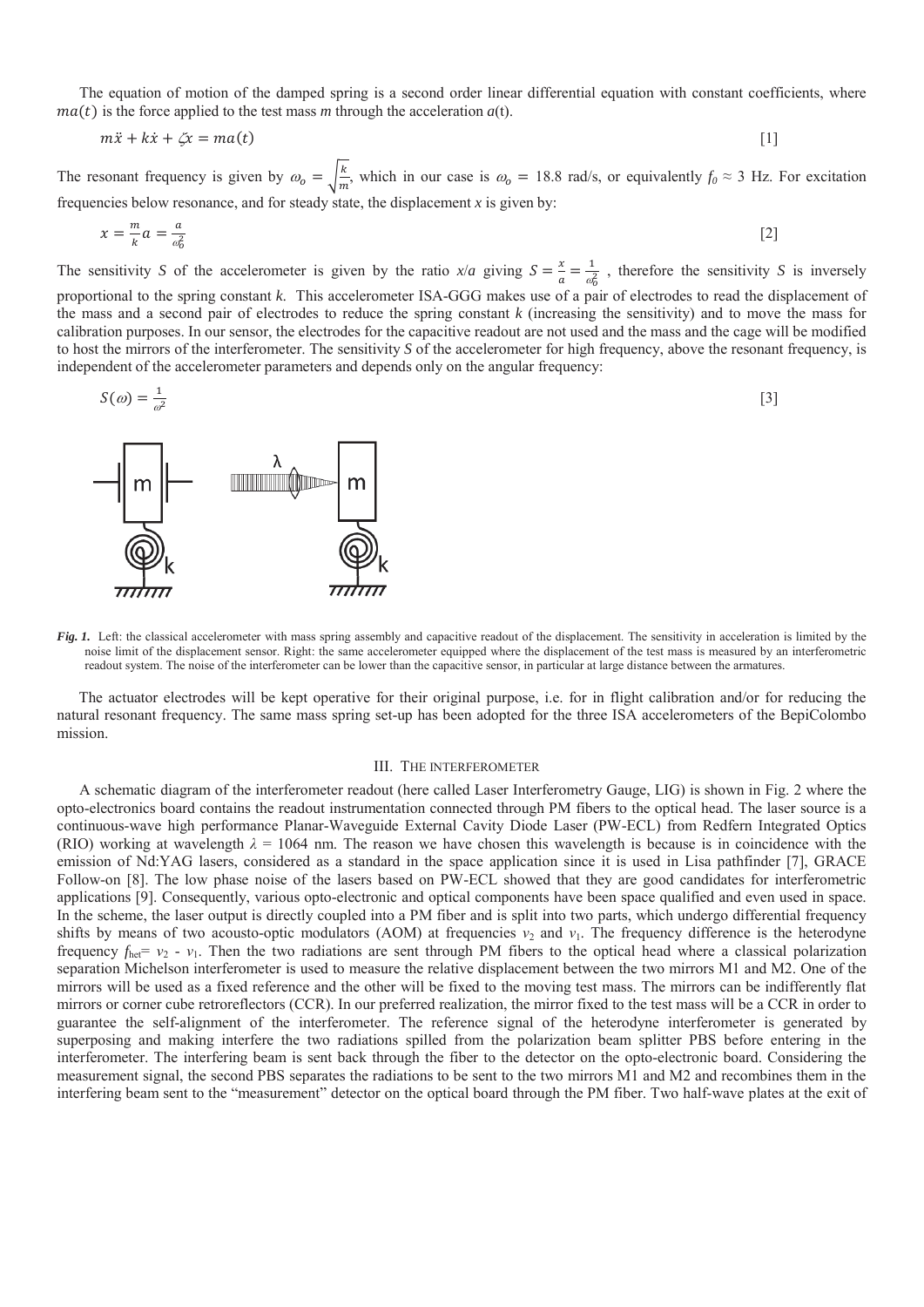the fiber launchers are used to change the power of the beam after the PBS in order to maximize the visibility of the heterodyne signals.



*Fig. 2.* Schematic of the LIG. The three units are: the opto-electronic board where the instrumentation is present, the optical head with the optical components and the electronics to measure the phase difference. The yellow lines are optical fibers, the red lines the radiations nd the blue lines the electric signals.

In Fig. 3 is shown a picture of the optical part of the LIG prototype. The optical components are glued to a zerodur base. The power of the laser beams reflected on the test masses is kept as low as 1 μW in order to have a negligible effect due to the radiation pressure on the displacement of the masses and a negligible heating of the mass. This power level, on the other hand, is high enough to guarantee a signal to noise ratio,  $SNR > 10^6$  in the band of 1 Hz, to the interferometric signal allowing a resolution better than 1 pm/ $V$ Hz on the displacement PSD.

The two electric signals at *f*<sub>het</sub> coming from the two detectors are sent to an A/D converter and elaborated via a LabView® software that implements the IO demodulation and calculates the phase  $\Delta\phi$  between the two signals, hence the relative displacement between the two test masses. The heterodyne frequency could span from few kHz to several hundreds of kHz. We have tested different techniques to measure the phase: time interval counters; XOR logic gates; double balanced mixers and we have found that the IQ demodulation gives the best compromise in terms of resolution and complexity [10].

In the final set-up the interferometer will be built in a quasi-monolithic layout with all the components used in the set-up of Fig. 3 glued into a single block. The final optical assembly will be contained in a  $5\times5\times3$  cm<sup>3</sup> volume. Mirror M1 will be fixed to the cage of the accelerometer, while mirror M2 will be fixed to the mass of the accelerometer. In order to make the alignment less critical, mirror M2 will be replaced with a corner-cube retroreflector.



*Fig.* 3. Picture of the optical board and the mirrors for the stability and noise test. The two white fibers are the input radiations from the laser source; the two yellow fibers are the output radiation towards the detectors.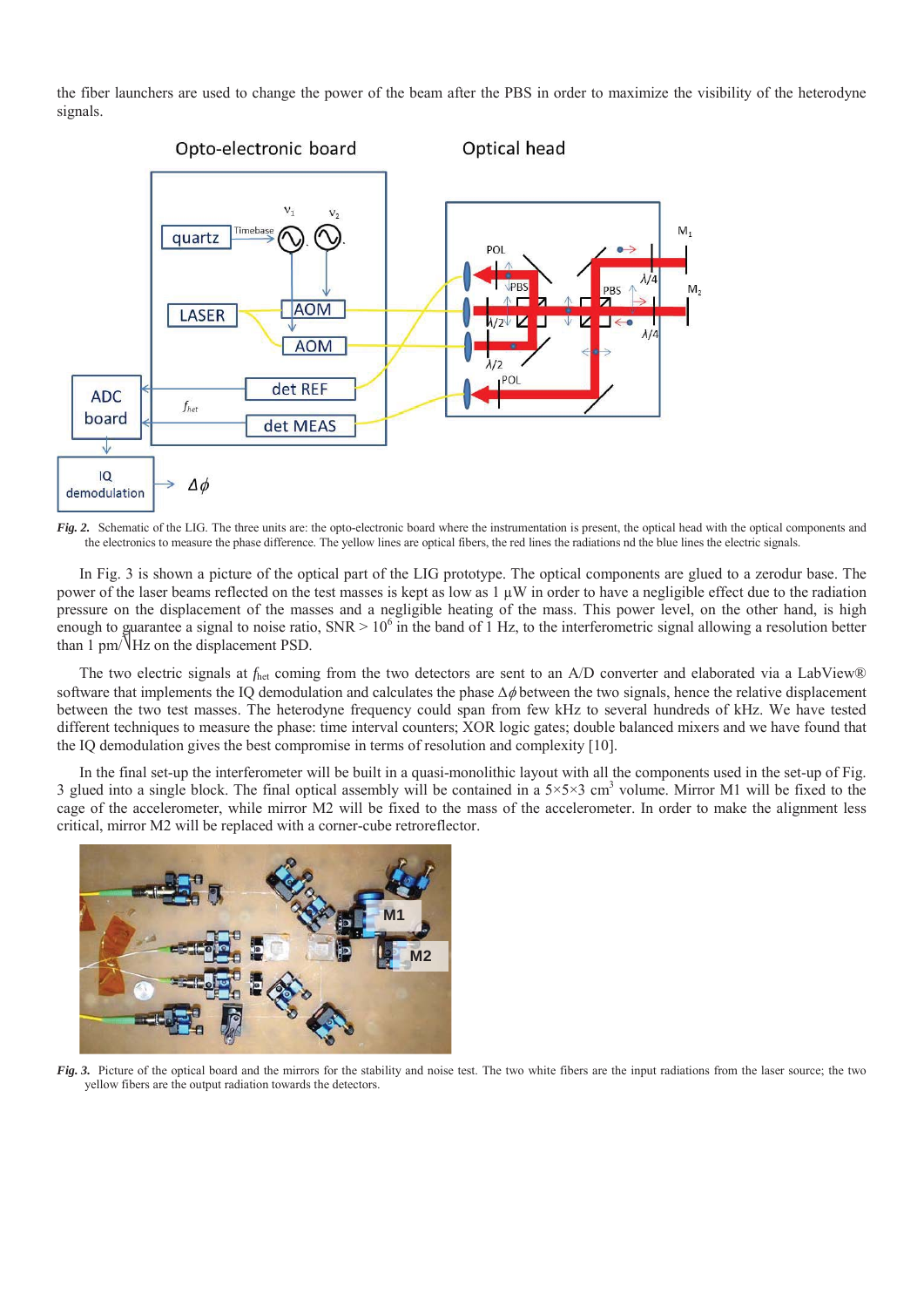#### IV. CHARACTERIZATION OF THE INTERFEROMETER RESOLUTION

The typical errors sources (uncertainty) of a heterodyne interferometer are the random noise (due to the opto-mechanic instability, to the frequency stability of the laser source and to the electronic noise of the detectors and the phase meter) and the cyclic error due to cross-talk between optical signals. In this section we present and discuss the random noise and in the next we will present and discuss the cyclic errors.



*Fig. 4.* Power spectral density of the interferometer output when the mirrors are fixed. The residual noise is a limit for the measurement. The two curves are taken with the interferometer balanced (blue) and with 15 mm unbalance (red). The noise is due to laser instability combined to the unbalance of the interferometer, the electronics noise, the acousto-mechanical noise of the environment and the thermo-mechanical drift of the optical components.

The preliminary results presented in Fig. 4 represent the typical spectral noise density of the interferometer when the interferometer is unbalanced by few millimeters. The spectral noise density of the balanced interferometer gives the same values, meaning that the laser frequency noise is not a limit as is explained later in this section. That spectral density includes all noise sources quoted above excluded the cyclic errors. In particular it can be observed that at high frequencies (where the noise is limited by the electronics and shot noise) the noise level is around 0.1  $pm/\sqrt{Hz}$ , while at low frequency the noise is increasing up to the level of 1 nm/ $\sqrt{Hz}$  at 0.001 Hz. At low frequencies, there are two predominant phenomena: the first is the effect of the laser frequency stability in combination with the unbalance of the interferometer, the second is due to thermo-mechanical drifts of the components of the interferometer and effects due to the polarization rotation in the fibers. The frequency fluctuations of the laser, indeed, couples with the difference in length of the two arms of the interferometer generating a fluctuation in phase, which is seen as displacement noise. In practical system this effect can be reduced by reducing the unbalance of the interferometer arms or, when this is not possible, by stabilizing the frequency of the laser against some molecular reference or some ultra-stable Fabry-Perot cavity. Both stabilization techniques are rather complex and would significantly increase the size of the interferometer, therefore we chose to use the non-stabilized free running laser described in section III. We have measured the frequency fluctuations of the laser and we have estimated the effect on the displacement noise as a function of the unbalance of the arms of the interferometer. The results are presented in Fig. 5. On the same picture we report the readout noise of capacitive sensors in accelerometers for space mission as reported in [1-3] for comparison. Finally, we have added the approximate curve obtained from the experimental results as reported in Fig. 4. At low frequencies, the noise we have observed is higher (also for zero unbalance) than the simulation results. This demonstrate that at present we are not limited by the laser stability, but rather by noise due to unwanted random polarization rotation occurring in the fibers from the laser source to the interferometer. Indeed, by applying slow mechanical vibrations and temperature variations to the fiber patch cords we have verified an induced effect on the displacement time series. We expect that the low frequency noise can be reduced down to the theoretical limit by reducing the length of the fibers and by operating in a more stable and vibration free environment.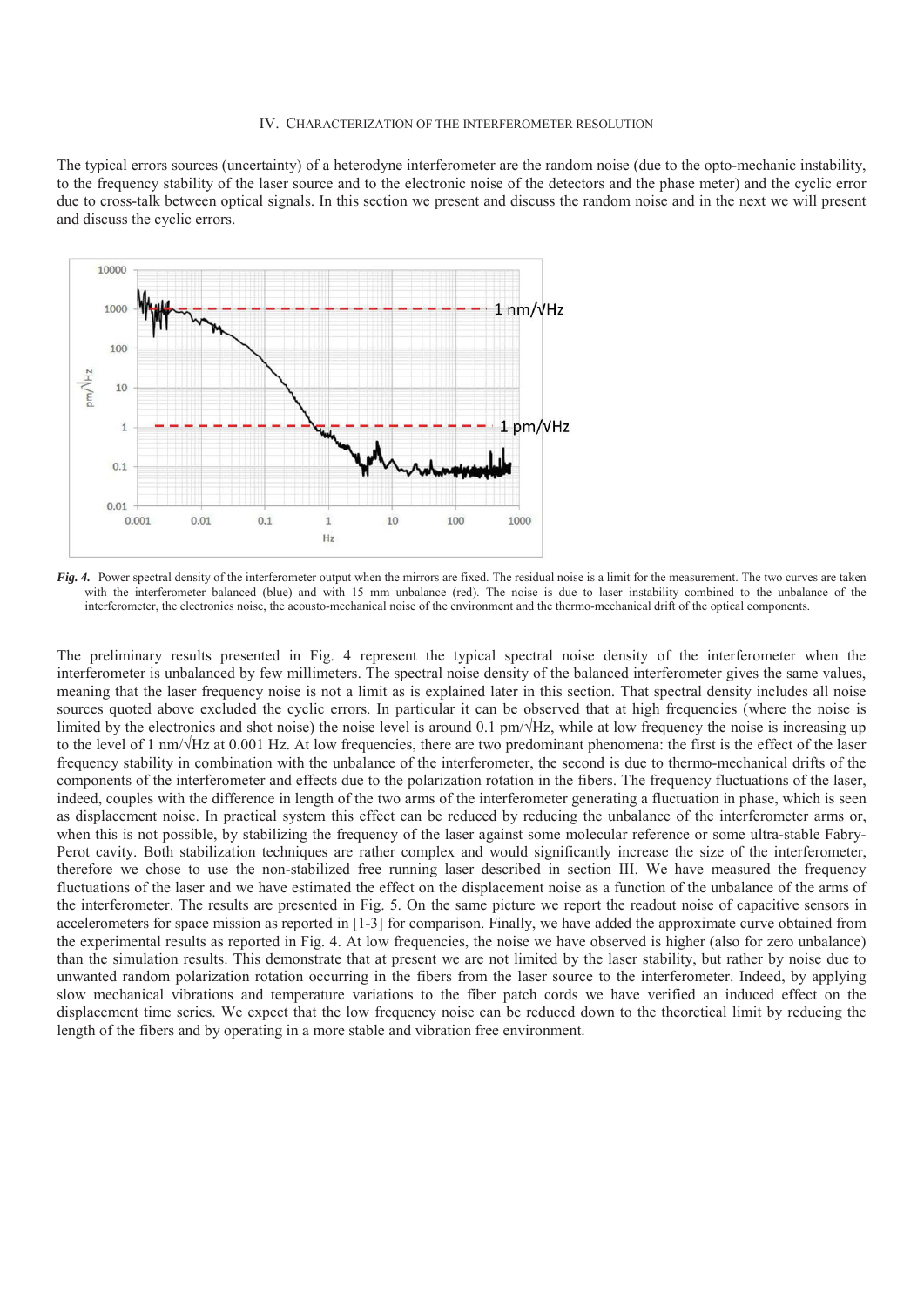

*Fig. 5.* Comparison between the readout noise of capacitive sensors in accelerometers for space mission as reported in [1-3] and the theoretical noise limit of an interferometric readout. The LIG theoretical limit has been calculated for different arm unbalances equal to the operative working distances of the reported capacitive readouts (black, red and blue curves). We also have reported the approximate curve of the measured LIG noise (magenta curve).

# V. CHARACTERIZATION OF THE INTERFEROMETER NON-LINEARITY

The main systematic error of an interferometric readout is the so-called cyclic error due to the non-ideal behavior of the polarizing optics. A small fraction of the polarized beams runs along the wrong optical path causing spurious interference signals that in turn are sources of non-linearity in the phase-displacement function. The only way to characterize these errors is to compare the reading of the interferometer with an actuator with smaller errors.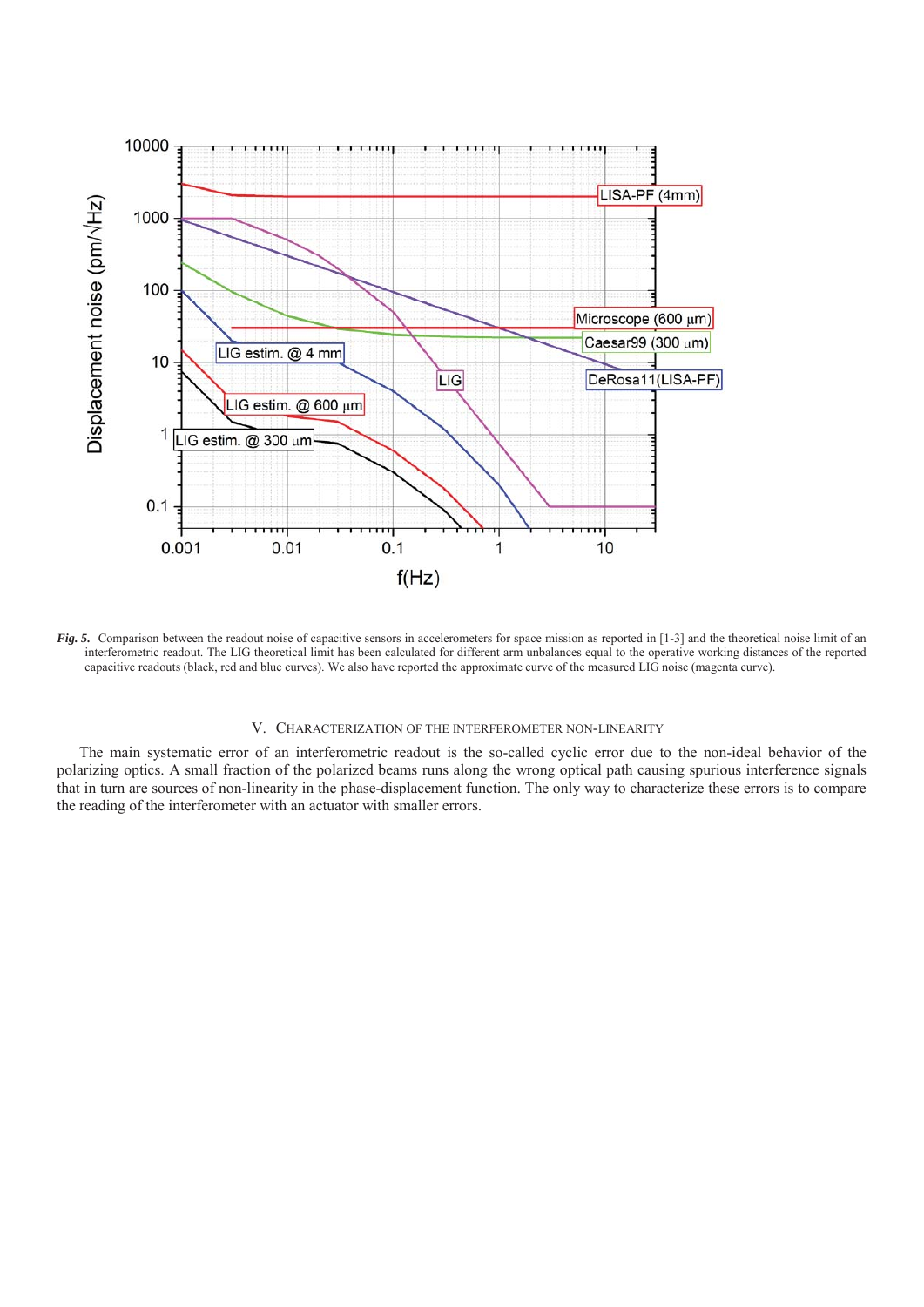

*Fig. 6.* Rendering of the PRA main components: the actuator relyes on a multiple reflection interferometer as a traceable measurement of the mirror displacement.

We have characterized the LIG by means of a Picometer Reference Actuator (PRA) built to the purpose. The device is described in [11]. It consists in an extremely accurate displacement actuator capable of 100 μm range with subnanometer accuracy, picometer resolution, and submicroradian tip-tilt pointing control, cfr. Fig. 6. The PRA relies on an integrated multiple reflection homodyne interferometer as a high resolution and accurate internal reference, on a multiple reflection based angle sensor, for the active control of the movement straightness, and on a versatile mirrors configuration to transfer the metrological traceability to an external device. The interferometer under test aims at one of the moving mirrors of the PRA and its output is compared with the output of the PRA. The difference between the two readings sets an upper limit to the errors of the interferometer, both in terms of resolution and in terms of non-linearity.

In Fig. 7 is shown a picture of the LIG placed in front of the PRA for the characterization of the first. Mirrors M1 and M2 of Fig. 3 are replaced by two mirrors that fold the two measuring beams towards the mirrors of the PRA.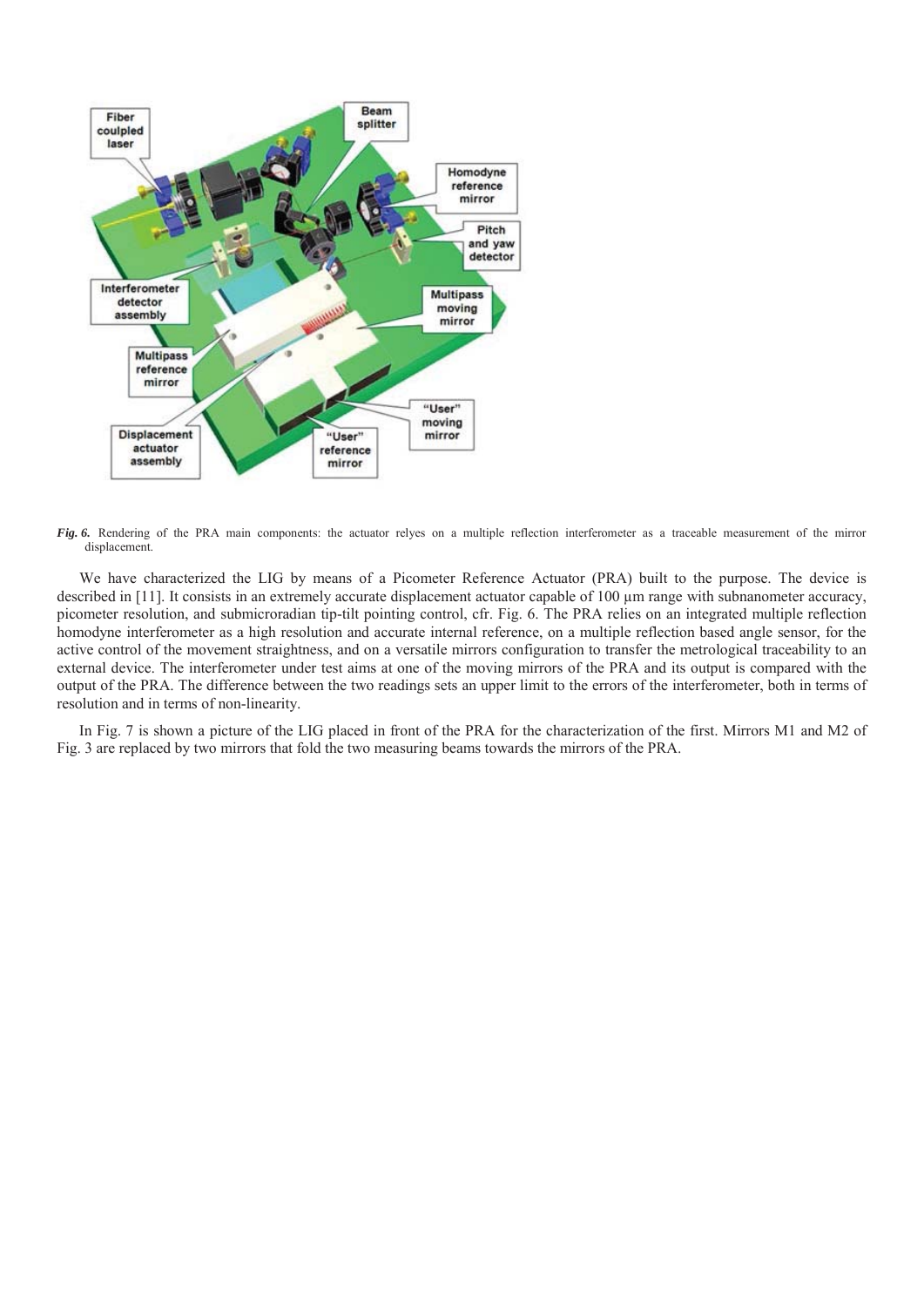

Fig. 7. Picture of the LIG (left) facing the PRA (right) for the characterization of the first. The two beams of the interferometer are folded by means of two mirrors to aim at the fixed and the moving mirrors of the PRA (the path is indicated with dashed red lines).

The following procedure has been implemented: the PRA mirror is moved with a triangular driving signal corresponding to a peak-to-peak displacement of 1500 nm with a frequency of about 1 Hz. The output of the PRA phasemeter and of the LIG phasemeter are recorded and subtracted numerically. The result signal is the combination of the errors of the two interferometers. Since the error of the PRA is less than 50 pm with a periodicity of about 3.5 nm the errors of the two instruments are easily distinguishable. The periodicity of the cyclic errors of the LIG heterodyne interferometer is equal to  $\lambda/2 \approx 532$  nm. In Fig. 8 we present a typical result of this comparison with different scans superposed. The single scan represent the error signal with a quasisinusoidal function having the expected periodicity of 532 nm and a peak-to-peak amplitude of about 2 nm. The magnitude of this error is typical of a good quality classical heterodyne interferometer caused by 0.2 % polarization mixing. This small periodical errors could be neglected, nevertheless in high resolution applications, if the distortion was not acceptable, the cyclic error can be recorded, mapped and cancelled by post processing.

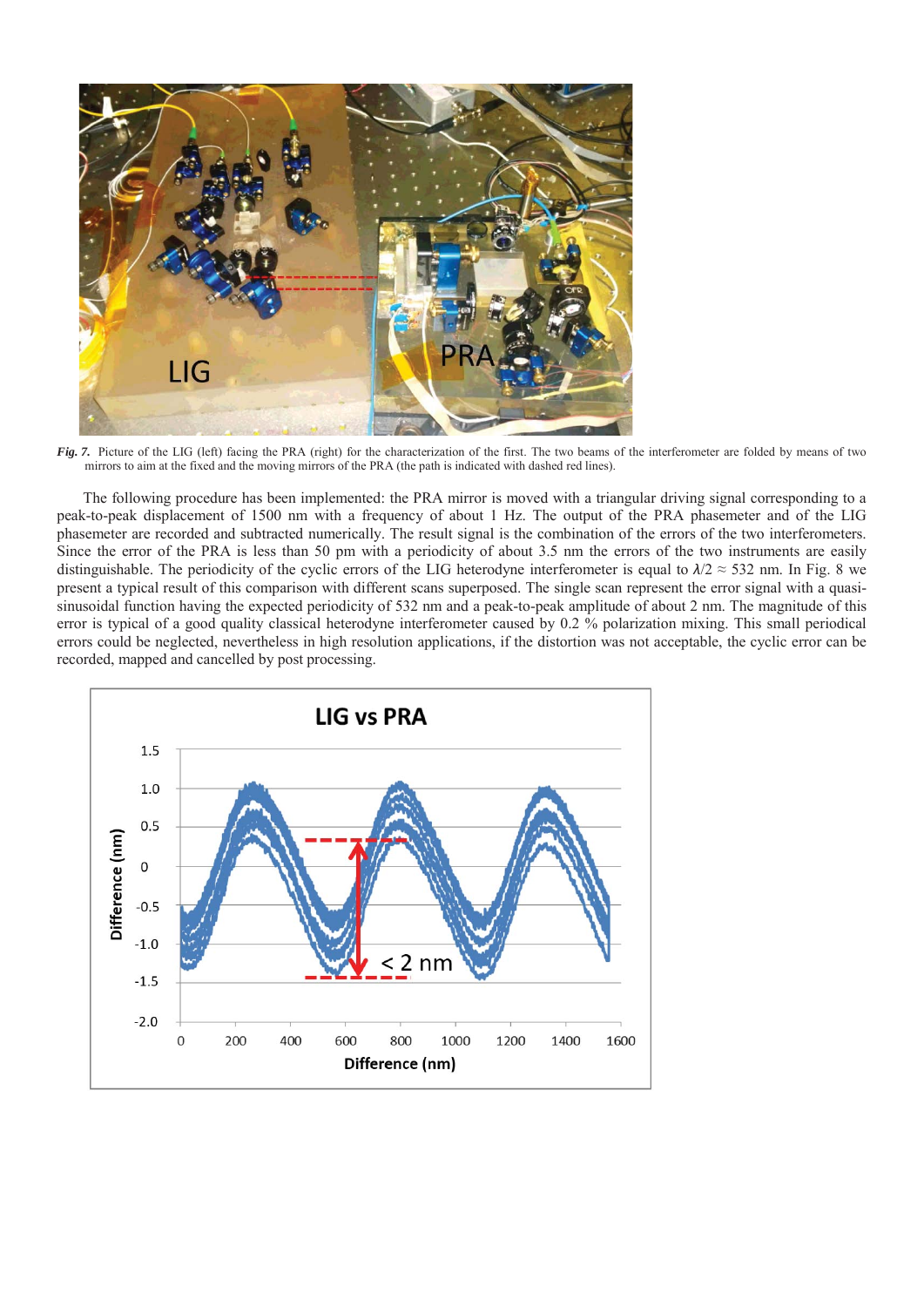*Fig. 8.* Characterization of a double beam heterodyne interferometer with the PRA. The PRA mirror is displaced with a triangular movement peak-to-peak displacement of 1550 while the PRA reference interferometer and the LIG interferometer under test are recorded. The non linearity of the latter is given by the difference of the two readings. Several superimposed curves are due to repeated measurements.

# VI. THE TEST MASS AND ACCELEROMETER CALIBRATION

The test mass is an aluminum block connected to the frame of the accelerometer through a thin aluminum elastic hinge machined from the same block. The accelerometer was designed to work in absence of gravity, but when operating on the Earth it behaves as an inverted pendulum. Its natural resonance frequency is around 3 Hz depending also from the polarization voltage applied to the driving electrodes. In order to guarantee a stable alignment of the interferometer we foresee to integrate in the test mass a small (5 mm diameter) corner cube reflector, cfr. Fig. 9. A similar reflector will be fixed to the cage of the accelerometer. The practical implementation is described in section VIII. Even if the interferometer guarantees an "absolute" measurement of the displacement of the test mass, we cannot know a priori the sensitivity *S* of the accelerometer, i.e. the conversion from displacement to acceleration, since it depends on the mechanical properties of the mass spring system. Therefore an accurate calibration is needed.



*Fig. 9.* Scheme of the interferometric readout system coupled with the accelerometer test mass.

We will perform the calibration of the complete instrument with the use of the same facility used for the ISA accelerometers mounted onboard BepiColombo satellite used to measure the gravity field around Mercury. The facility consists of a piezo driven sine-bar nano-angle generator (NAG) which generates a fixed amplitude periodical angular modulation (e.g. 10 μrad p.p. sine modulation at 0.1 Hz). The accelerometer is mounted vertically on the NAG (see Fig. 10) so that the horizontal component of the Earth's gravity field *g* is the calibrated acceleration acting on the test mass (an angular tilt  $\alpha$  with respect to the vertical alignment will generate an acceleration on the horizontal axis  $a_{\text{HOR}} = g \sin \alpha$ ). A calibrated autocollimator aiming to a reference mirror fixed to the NAG measures the angles which are recorded together with the accelerometer output by the acquisition system. A Fourier based algorithm will eventually find the calibration constant which ties the interferometer reading with the acceleration. In fact, the calibration process serves to calibrate the force exerted by the electrostatic actuators -embedded in the accelerometer described in section II- on the test mass. This allows to use the force actuator to calibrate the accelerometer once in orbit. Indeed, because of the stresses occurring at the take-off, the mechanical properties of the elastic hinges could change in an unknown way. The calibration strategy and the complete calibration process is described in detail in [12].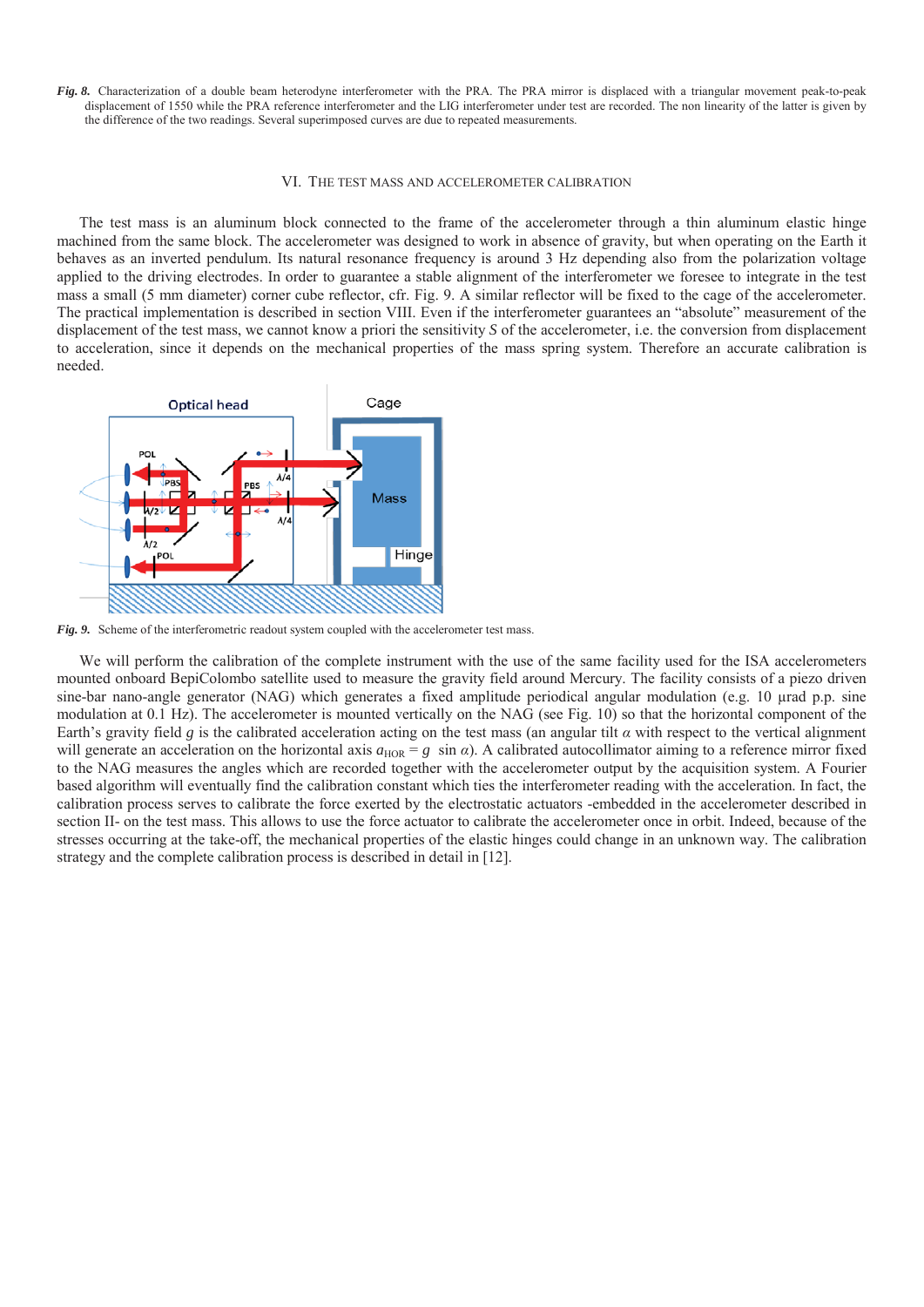

*Fig. 10.* Calibration of the accelerometer with the sine-bar nano angle generator (NAG). At the right side the nano angle generator with, on top of it, an accelerometer under test (golden box). In the background the autocollimator (AC) aiming at a mirror fixed to the NAG. Left front: the display of the AC.

### VII. EVALUATION OF THE ACCELEROMETER PERFORMANCES

Here we evaluate the theoretical performance of an accelerometer made with a mass-spring system as the one described in [6] equipped with the interferometer described so far for the displacement measurement. We simplify the measured spectral displacement noise (black curve) with the linearized yellow dashed line in Fig. 11. The spectral acceleration noise *S*a(*f*) is related to the experimental spectral displacement noise  $S_x(f)$  shown in Fig. 4 with the formula  $S_a(f) = S_x(f)/S(f)$ . We have assumed a constant noise of 1 nm/ $\sqrt{Hz}$  from 1 mHz up to 0.02 Hz, an electronic limited white noise for frequencies above 4 Hz equal to 0.1 pm/ $\sqrt{Hz}$ and a constant slope region connecting the two from 0.02 Hz to 4 Hz. We have assumed a resonance frequency  $\omega_0 \approx 18.8$  rad/s ( $f \approx$ 3 Hz). This leads to the *S*a(*f*) curve shown in Fig. 12 as a solid red line for frequencies from 1 mHz to 1 kHz. Note that we can reduce the resonant frequency of the test mass by means of the electrodes of the accelerometer. When polarized with a constant voltage, they exert an attractive force, which has the effect of a negative spring thus reducing the constant *k* of the elastic hinge. If we reduce for example the resonant frequency from 3 Hz to 2 Hz, we would improve the low frequency performances of the accelerometer as shown with a dashed red line in Fig. 12.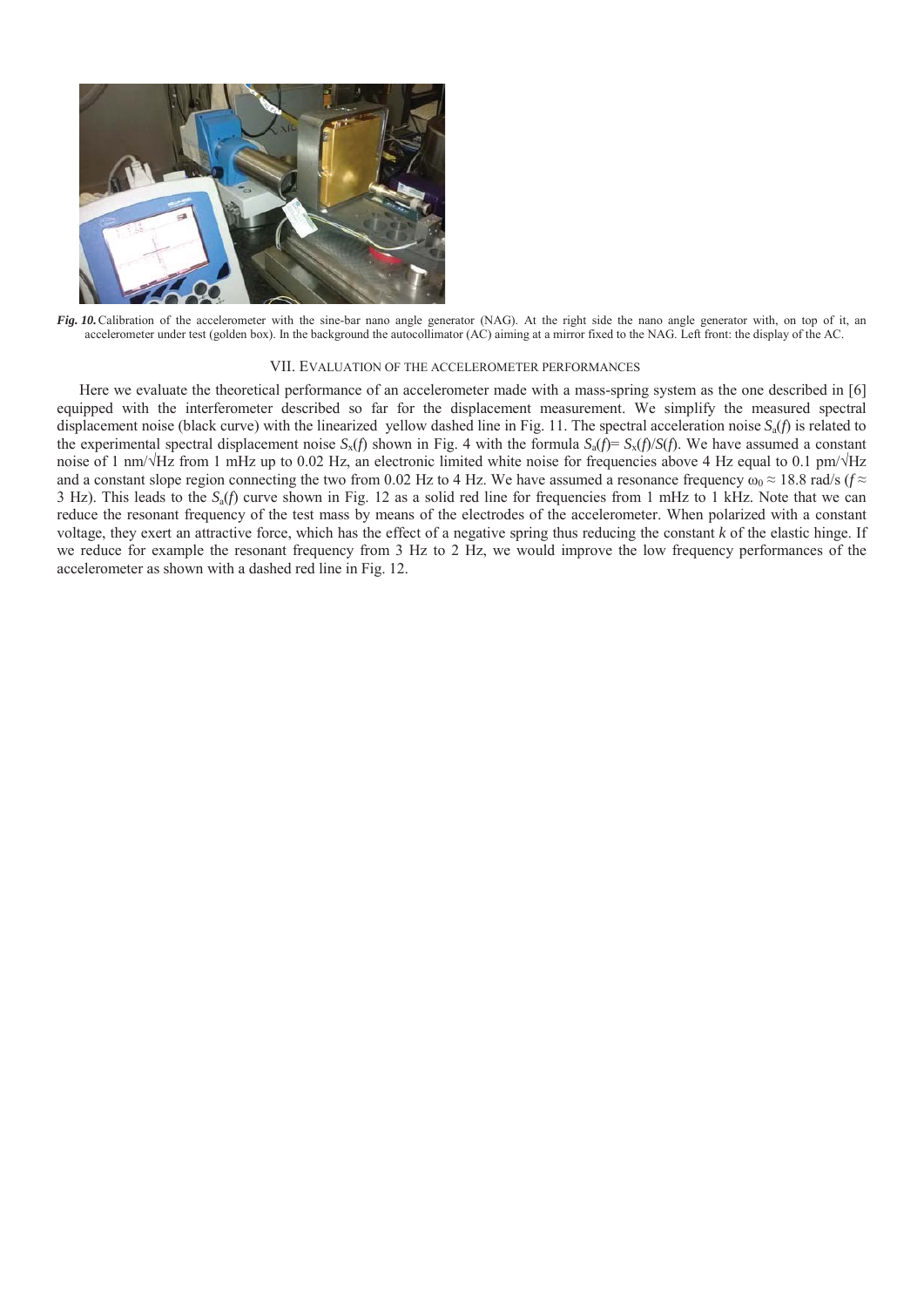

*Fig. 11.* Expected performance of the accelerometer considering the test mass of ref [6] in combination with the performance of the interferometer as shown in Fig. 4. The black line is interferometer displacement noise  $S_x(f)$ . The yellow dashed line is the simplified displacement noise  $S_x(f)$ . The solid red line is the noise  $S_a(f)$ . calculated considering the natural resonance frequency of the mass spring system  $f_0 = 3$  Hz. The dashed red is calculated for a resonance frequency  $f_0 = 2$  Hz being lowered by applying a constant voltage to the actuators plates of the accelerometer. This performance is conservative since it includes thermo-mechnical drifts which are expected to be lower in space with respect to the laboratory environment.

# VIII.LAYOUT OF THE ACCELEROMETER

In Fig. 12 we present a rendering of the accelerometer equipped with the interferometric readout. The interferometer is made with the same components used in the prototype, but mounted in a compact layout to minimize size and weight and to improve the stability. In the proposed solution the interferometer will be fixed directly to the frame of the accelerometer and will measure the displacement between the same and the test mass. A reflector, preferably, a 10 mm corner cube reflector will be embedded in the test mass.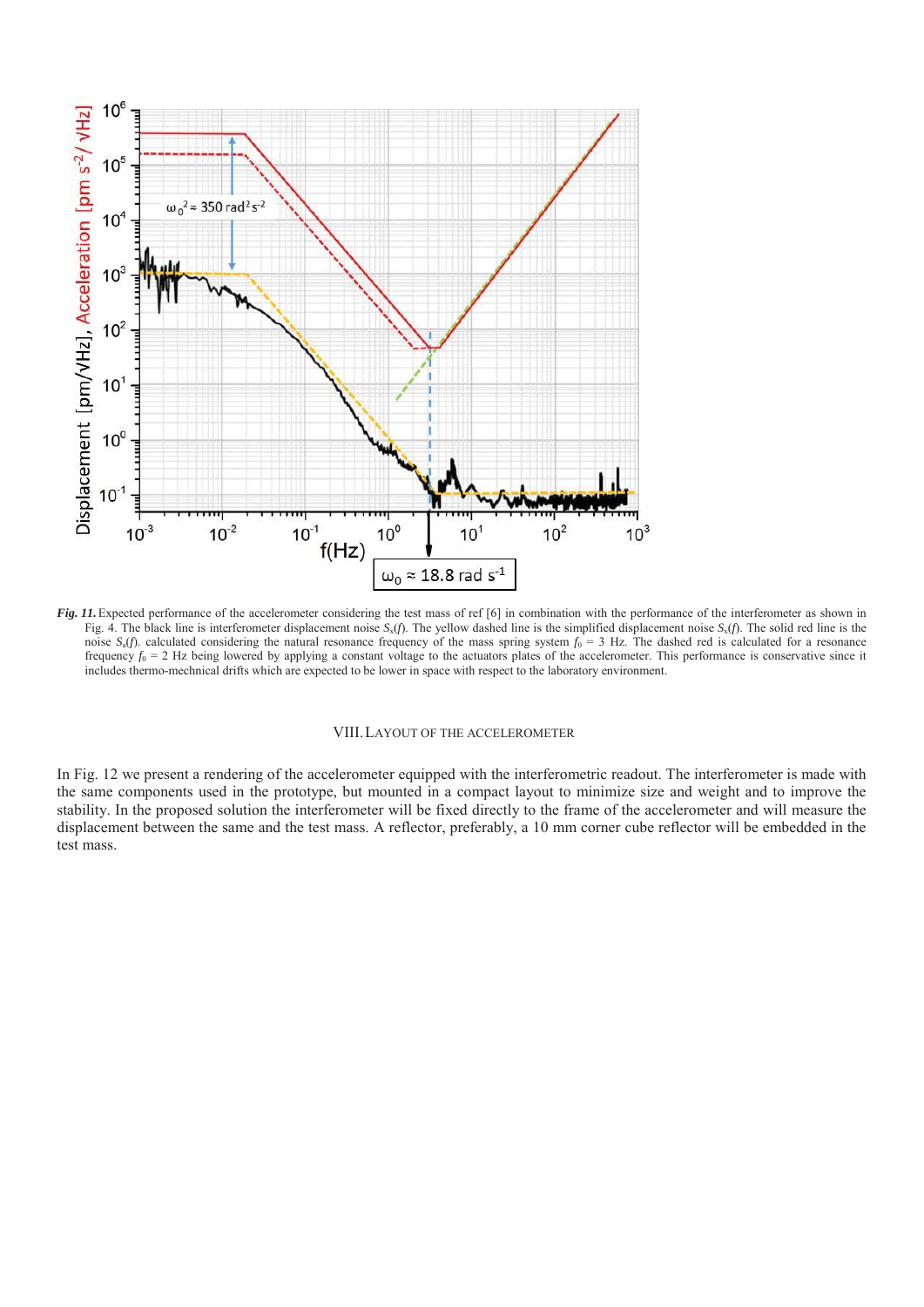

*Fig. 12.*Rendering of the proposed layout of the accelerometer equipped with the interferometer. The optical components of the interferometer are the same used in the prototype. The yellow block is the ISA accelerometer's cage hiding the test mass. The blue box surrounds the LIG interferometer. L1 and L2 indicate the fibers coming from the laser source, D1 and D2 indicate the fibers going towards the detectors.

The expected final weight of the LIG optical head is less than 100 g excluded the optoelectronic board fiber connected and placed remotely. The last has been estimated to be less than 1000 g. The dimension of the whole accelerometer is contained in a volume of  $11\times10\times6$  cm<sup>3</sup>.

# IX. CONCLUSIONS

We propose the use of an interferometric system to measure the displacement of the test mass of an interferometer as a replacement of the classical capacitive readout. To the purpose we have realized a compact all-fiber based heterodyne interferometer (called LIG) to be used onboard space missions where high resolution displacement measurements are required. The interferometer has a resolution of less than 1  $pm/\sqrt{Hz}$  at 1 Hz demonstrating to be competitive with capacitive sensors. The main expected advantage of the interferometer is an increased resolution and the possibility of larger operative distances between the mass and the cage. Furthermore, we have developed the facilities needed to characterize the performances of the interferometer and to calibrate the accelerometer. Finally, the interferometer developed in this work goes in the direction of the realization of an laser interferometer gauge for the measurement of the test masses of the Galileo Galilei (GG) mission [13] requiring a noise floor of 1 pm/ $\sqrt{Hz}$  at 1 Hz. Next steps will be the realization of the compact interferometer for the integration in the accelerometer and the reduction of the low frequency noise by the reduction of the optical fiber length.

# **AKNOWLEDGMENTS**

The present work has been partially funded by ESA contract ITI 4000116275/16/NL/MH/GM "LIG, Laser Interferometry Gauge".

# **REFERENCES**

[1] R. De Rosa, L. Di Fiorea, F. Garufia, A. Gradoa, A. La Rana, L. Milano "An optical readout system for the drag free control of the LISA spacecraft" in Astroparticle Physics Volume 34, Issue 6, January 2011, Pages 394–400